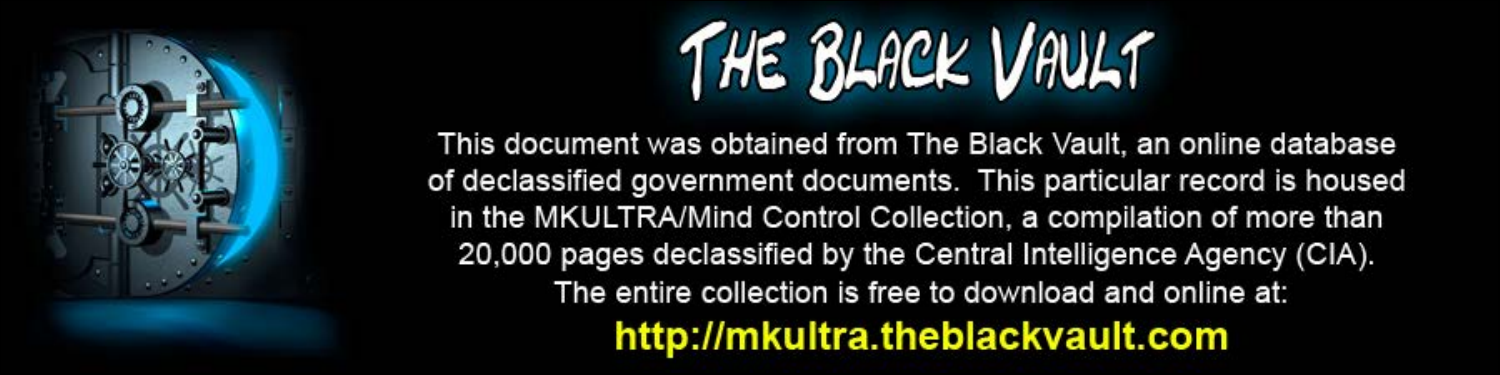**TERRATORALISM** ં હૈ 1 December 1952 Chief, Operations  $\overline{\mathbf{r}}$  $\overline{\mathbf{3}}$  $F/H$  $COP<sup>U</sup>$ Chief, **Barnett Barnett** 1794 588 PG 4 **CUBJFCT:** ·  **1999年12年**  $\mathbf{L}$  $\mathcal{L}% _{M_{1},M_{2}}^{\alpha,\beta}(\varepsilon)=\mathcal{L}_{M_{1},M_{2}}^{\alpha,\beta}(\varepsilon)$ Ms lenguage ability is excellent; he speake, reads, and writes English and has an trellent wirking knowledge of eleve ya kata 1991  $F/\mathcal{I}$ 2. Occupational Record: لتسمية  $\mathbf{b}_{\bullet}$  $L_{7}$ للمنازل  $(1)^i$  $(2)$  $(3)$  $\blacktriangleright$  $(4)$  $\sim$  (5) APPROVED FOR RECEASE<br>Date \_\_\_\_\_\_1\_JUN\_1978  $4 - 112$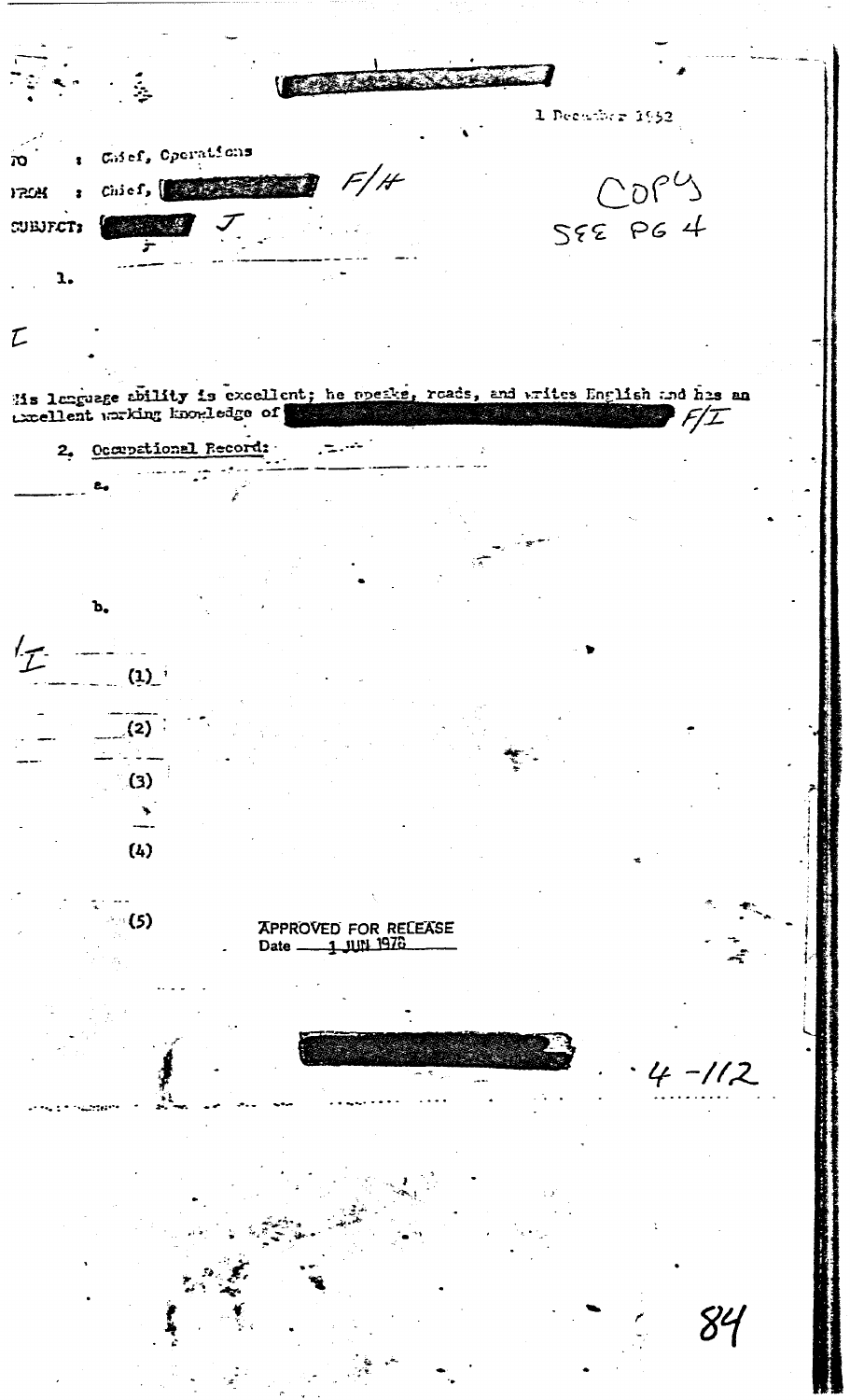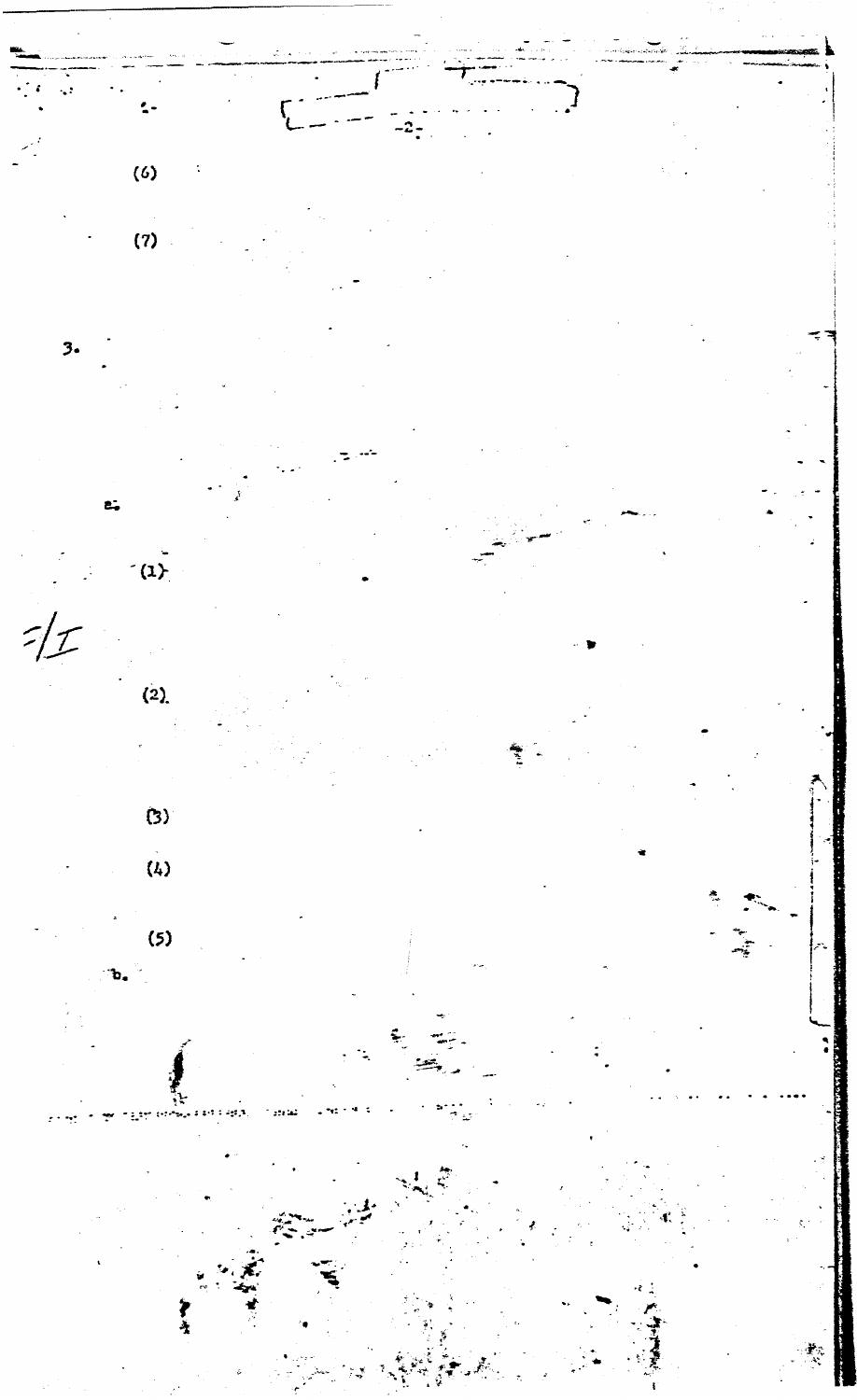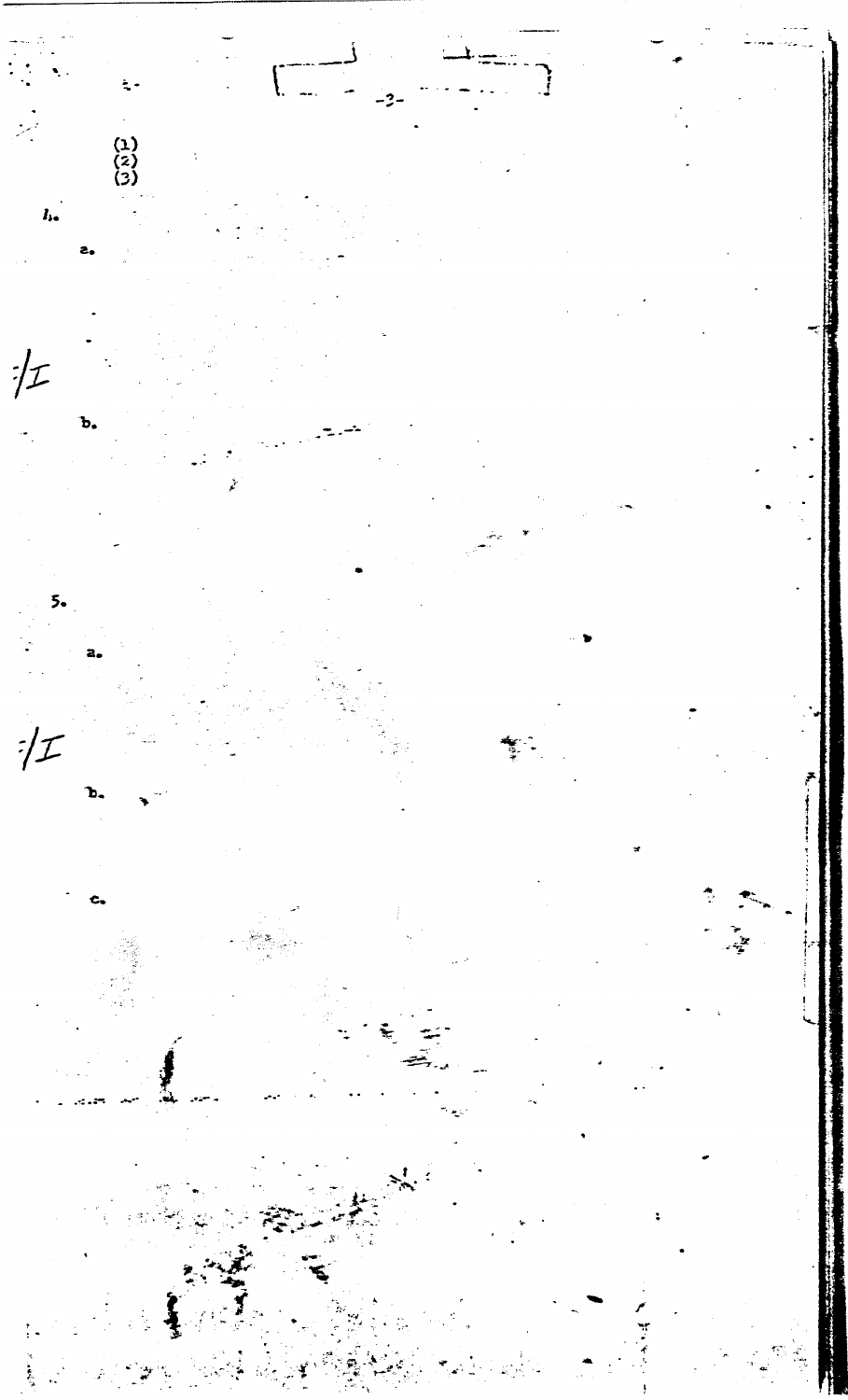$F/E$ .  $\overline{u}$ 

6.

 $F/T$  is

÷

 $F/L$ 

 $(2)<sub>1</sub>$  $(3)$ 

d. Following the subject's arrival in in August 1951 he underwent

-! -

(1) On August 13 subject underwent a sinterrog (1) On August 13 subject underwent a sinterrog interrogation. The

(2) On 27 August subject underwent a Barbiturate interrogation.<br>The results confirmed information contained in paragraphs 3 and 4, above.